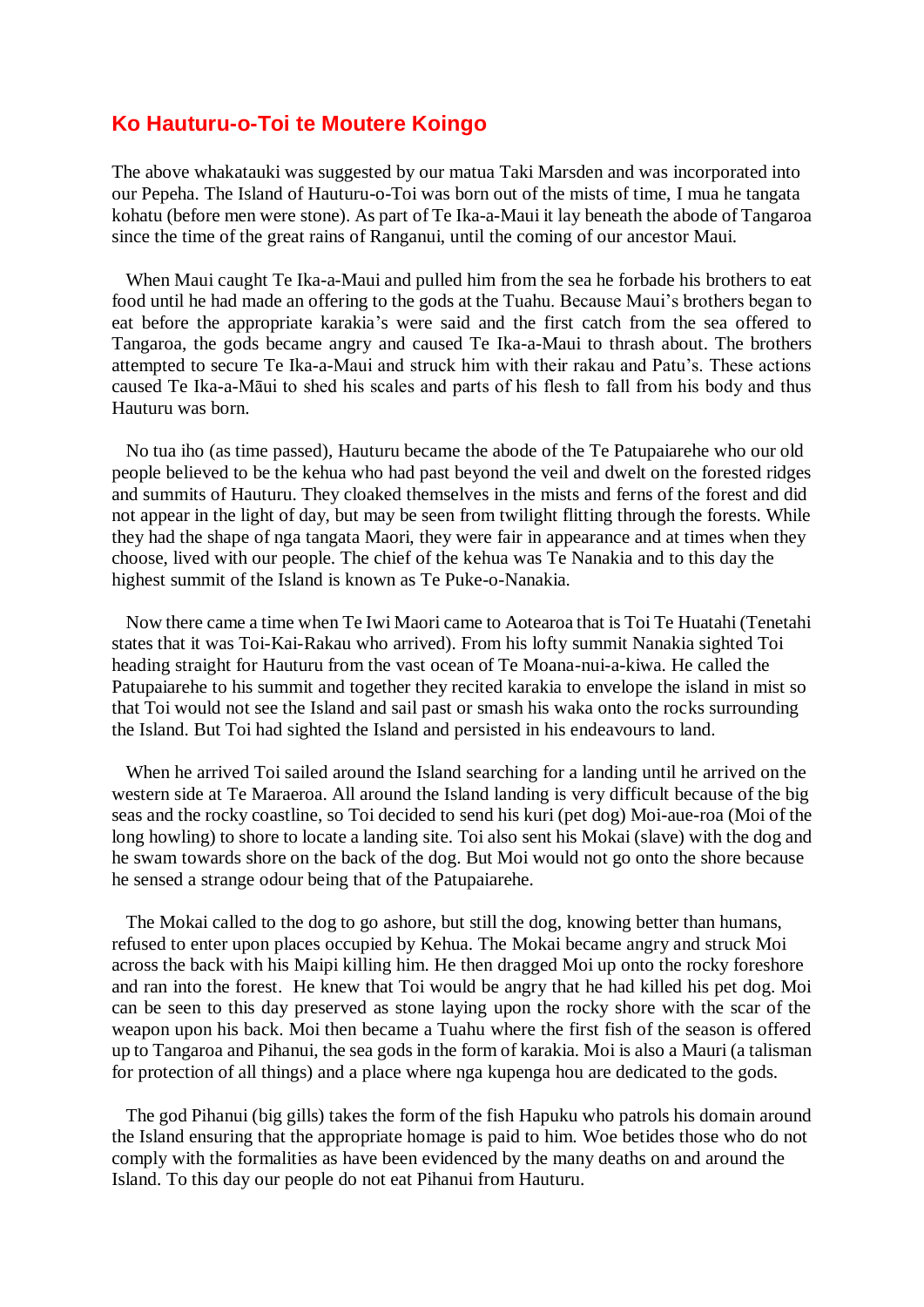Toi eventually landed and took possession of the Island and named the Island Hauturu-o-Toi (the resting place of the wind of Toi). He also named the place where he first landed as Te Maraeroa (the long Marae) after his marae in Hawaiki from whence had had come. Toi could not locate his mokai who had now hidden in the forest. For his worthless deed the Patupaiarehe placed a makutu (spell) upon him to eternally wander the forests and the shores looking for Moi. On stormy nights or in the early misty morning if you listen carefully you may hear the Mokai calling "e Moi, e Moi, kei hea koe."

 Toi lived for a time upon Hauturu and after some time he left traveling north to Tāmaki and onwards leaving behind some of his people to cohabitate with the Te Patupaiarehe. Whakarua ngā toto (the bloods mingled). From that time onwards the descendants of Toi intermarried or were assimilated by other races who arrived on Hauturu. The people who possessed Hauturu progressively were Te Tini-o-Toi, Te Pahangahou, Waiohua, and Te Wharau.

 Totahi i te tau kotahi mano whitu rau, ka haere mai a Makinui arrived (around 1700) with his brother Mataahu. They defeated Nga Oho, Waiohua and Te Wharau who at that time occupied the mainland and Hauturu. Makinui had also defeated the people at Tamaki and the Kaipara.

 His son Manuhiri occupied the mainland from Te Mangawhai to the Kaipara and to Mahurangi in the south. Rehua the son of Mataahu occupied Aotea. Both Manuhiri and Rehua became the kaitiaki of Hauturu and their mana spread over the whenua.

 The tohu of the passing of Makinui and Mataahu is marked by a burial place near Te Titoki point at Te Maraeroa called Ngapuamataahu. This name was given by Mataahu who had bought his Pua kahikatea (bird snare) to Hauturu to catch the kaka. Mataahu lived for a time on Hauturu and as time passed the descendants of Manuhiri and Rehua intermarried with the Ngäti Wai from the north and remained in possession of Hauturu up until 1894 when the government legislated against our people and took the Island.

 Our Tupuna occupied Hauturu for many generations occupying Pa sites at Parihakoakoa and Haowhenua. There are defensive Pa sites inland from the coast and utilized stone for defensive walls and wind breaks for our mara. Our main Kainga was situated at Te Maraeroa, however we also had Kainga at Hingaia, Tirikakawa, Te Waikohare, and Te Hue. Te Kiri Patuparaoa had lived at Te Maraeroa for up to 60 years until his death in 1872. During times of conflict Ngati Manuhiri would move inland to the kaipara or to Hauturu to hide. During a conflict with a group of Ngati Whatua Tenetahi was chased to Omaha but during the night he and Rahui built a raft and swam to Hauturu.

 Te Kiri claimed descent to the land from many lines. From his father Te Matire he claimed descent from Ngai Tahuhu and Te Uri-o-Hau. From his mother Te Wera he claimed descent from Ngati Wai through Turua. From Manuhiri he claimed descent from Te Kawerau. And Te Uri-o-Katea. From his ancestor Wananga the husband of Turangi he claimed descent from Ngai Tāhuhu. Given these prominent lines Te Kiri was considered by the Native land court (chief Justice Fenton) to having the superior claim to Hauturu.

Ka moe a Te Kiri ia Pepei, no Te Taou a ka puta ko Rahui raua ko Puru-o-mangawhara. Rāhui was born in 1835 and her first marriage was to Te Roa of Ngati Rehua (Aotea). They begat Ngapeka Te Roa. On the death of Te Roa, Rahui married Wiremu Tenetahi from Motairehe, Aotea. Tenetahi's mother was Totou of Ngati Kahungunu from the East Coast. He was also part Portuguese. Their first home was situated at Kohuroa but on the death of their first child,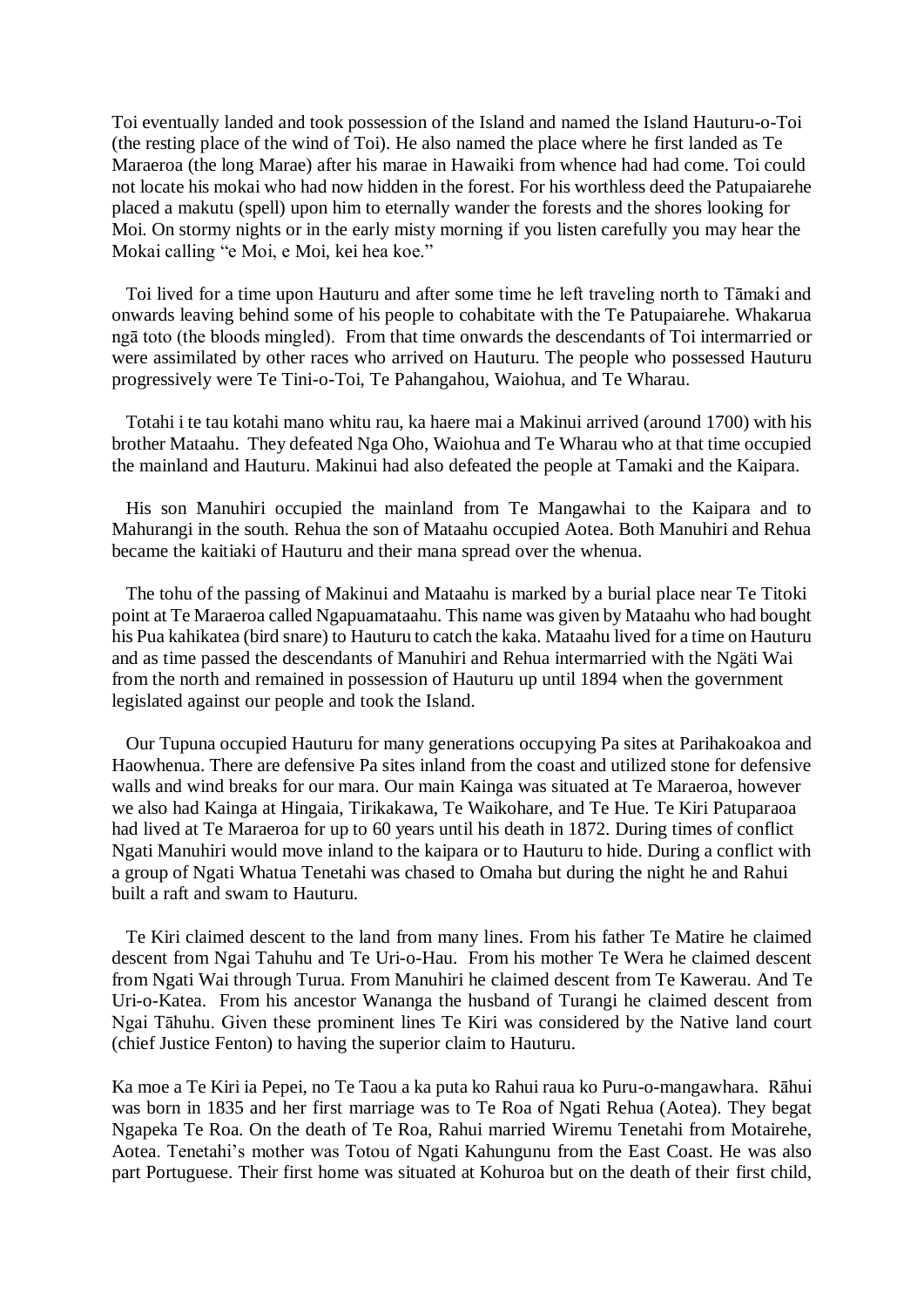as was Maori custom they burnt all their belongings and went to live with Rahui's father Te Kiri at little Omaha. The whanau lived at times on the mainland at Omaha and Pakirikiri and at times on Hauturu.

 James Cowan a prolific writer of Mäori history of those times, described Rahui as being a very strong looking woman of about 5' 10 in height and of muscular build. In his book 'Suwarrow Gold' he goes on to say.

 **"Tenetahi, jolly old skipper, was well off. His large family manned the little ships, with his buxom and plucky wife Rahui the best mariner of them all. His scow the Ida, was a hard used old craft, one of the square-bilge fore-and-afters so useful for the coast bays. In the summer time Tenetahi and his tribe would all cruise out to the Mokohinau islets for a spell of Hapuku fishing. Home they would come with huge fish cut up and hung in the rigging, and if you chanced to pass to the leeward of the Ida you would not be likely to forget that powerful deep sea fragrance of sun-drying Hapuku."**

In 1877 the Austrian naturalist Andreas Reischek arrived in New Zealand to study its wild life and specifically to study the Ti Ora bird, which could only be found on Hauturu. His first visit to the Island was in 1880 on a Scow owned by Tenetahi. He returned again in September of 1885 where he was welcomed to the Kainga of Rahui and Tenetahi at Te Maraeroa. He goes on to comment,

## **"All the inhabitants of the Island were present, mostly Maori with two Portuguese and two white girls. Dance music was provided by a Maori playing waltz, polka and quadrille music on an accordion. The chief Tenetahi sang snatches of Maori, Portuguese and German songs."**

 From 1840 onwards the colonialist appetite for our land became rapacious and the Hauturu was to suffer the same fate as the majority of the lands owned by our people, however there was also conflict between Maori as to ownership. From this point onwards the descendants of Rahui and Tenetahi remember the continuing struggle to retain Hauturu for our people. In 1844 the Nga Puhi chief Pomare, a tribe to the north attempted to sell Hauturu to the government without consultation from the original owners.

 In a letter to the Government land agents in 1862 Te Kiri stipulated the names of the owners favouring Ngati Manuhiri and Ngati Wai. Amongst the owners he listed his tuakana (older brother) Te Urunga, himself, his eldest son Wiremu Taiawa and Hou Te More. He considered Hou Te More and himself to be the last of the race of Manuhiri. In 1872 Te Kiri died leaving Manawhenua of the Island to his daughter Rahui.

 In 1878 in an attempt to establish ownership of the Island Rahui Te Kiri lodged an application in the Native land court to have the title established. From this point onwards the dispute over Hauturu's ownership was to carry on for the next 22 years. 1879 saw the first of the claims lodged on behalf of Te Kawerau with Paora Tuhaere being one of the prominent Ngati Whatua claimants. It was also interesting to note that the list also included Hou Te More of Ngati Manuhiri, but there was no mention of Rahui's name although it was later added.

 In July 1880 the first substantial hearing into the ownership was held at Te Awaroa where the court found in favour of the Ngati Whatua claimants. However, Ngati Wai were absent from the hearing and the judgment was set aside and a re-hearing ordered. In May of 1881 the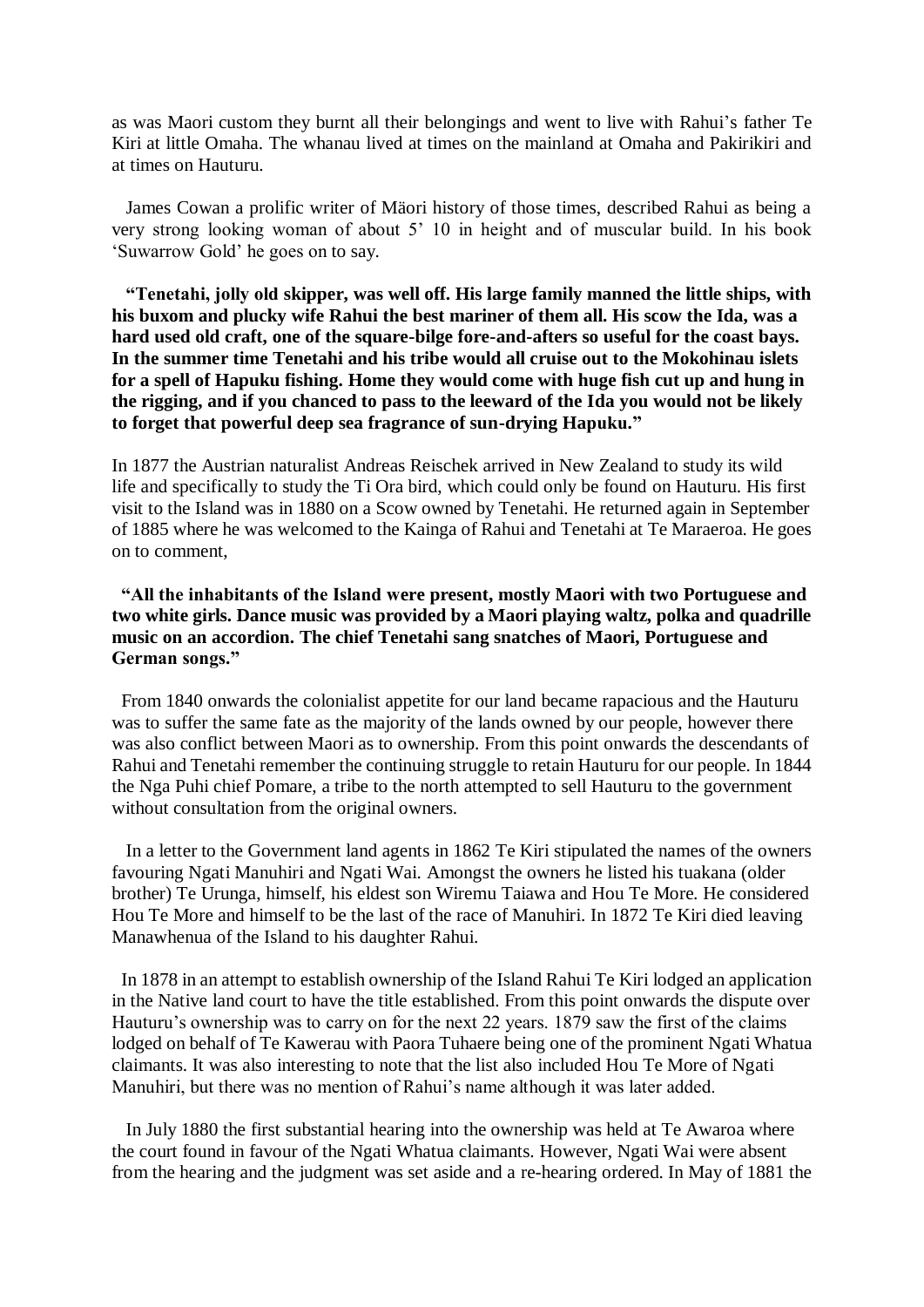court ruled in favour of Ngati Wai but the proceedings lapsed, but in June of the same year the court again ruled in favour of Ngati Wai. However sometime later the legislature interposed and ordered a re-hearing into the ownership which was heard in February 1884 with the court ruling in favour of Ngati Whatua. A re-hearing was ordered in October of 1886 where the court found in favour of Ngati Wai.

 What became apparent throughout these proceedings was that Ngati Manuhiri was the principal owner of Hauturu. That Rahui's father Te Kiri a Rangatira of Te Kawerau, Ngati Whatua and Ngati Wai held the superior claim to the Island. This fact being substantiated by the evidence given throughout the hearings and mentioned personally to Wiremu Tenetahi by the then chief Judge of the Native Lands Court.

 In October of 1891 Ngati Manuhiri and Ngati Wai entered into negotiations with the Government to sell the Island however the sale was conditional. Shortly thereafter the Government changed its mind and the agreement lapsed. In January of 1882 via an advertisement in the New Zealand Herald Ngati Manuhiri withdrew their consent to the sale of Hauturu. However, by this time the Government had re-considered and wanted to purchase the Island.

 In 1862 the Government en-acted the Native lands Act which was particularly instrumental in undermining Maori society through the individualization of Maori land titles. While there were a number of reasons for its enactment its main role was to free up Maori land for sale by the colonialist government. With this in mind the Government commenced to approach other individual owners and paid them out.

 While the Government had now technically acquired partial ownership of Hauturu Ngati Manuhiri still remained in lawful occupation of the Island. By December of 1892 the government had paid out seven of the fifteen owners leaving essentially Ngati Manuhiri the remaining shareholders. Because the government now wished to obtain the remaining shares, in October 1894 Parliament sat in committee to discuss an act to remove ownership from Ngäti Manuhiri.

 Some Parliamentarians however had doubts about the Government's intentions and suggested restraint on the governments part and further suggested that the owners be treated generously. However, good sense was not the order of the day and on the 24th of October the Government enacted the "Little Barrier Island Purchase Act 1984," to divest Ngati Manuhiri of Hauturu.

 Ngäti Manuhiri remained in occupation and in November of the same year a prosecution order was issued against Ngati Manuhiri to remove them from the island. Ngäti Manuhiri refused to acknowledge the order and on the 13 September 1895 an ejection order was issued. On the 8 of January 1896 the steamer Nautilus left Auckland just after midnight with a force of armed Government troops to evict Ngati Manuhiri.

 The force landed on the island on Monday the 20th and went to Rahui and Tenetahi's home at Te Maraeroa. While ejection was not unexpected, what is remembered of that incident by our people, was that part of the military force consisted of Maari troops and when Rāhui saw them she broke down and cried. She could not believe that people of her own race would act detrimentally to their own people. So Ngati Manuhiri surrendered peacefully to the troops and were taken in chains to Auckland prison.